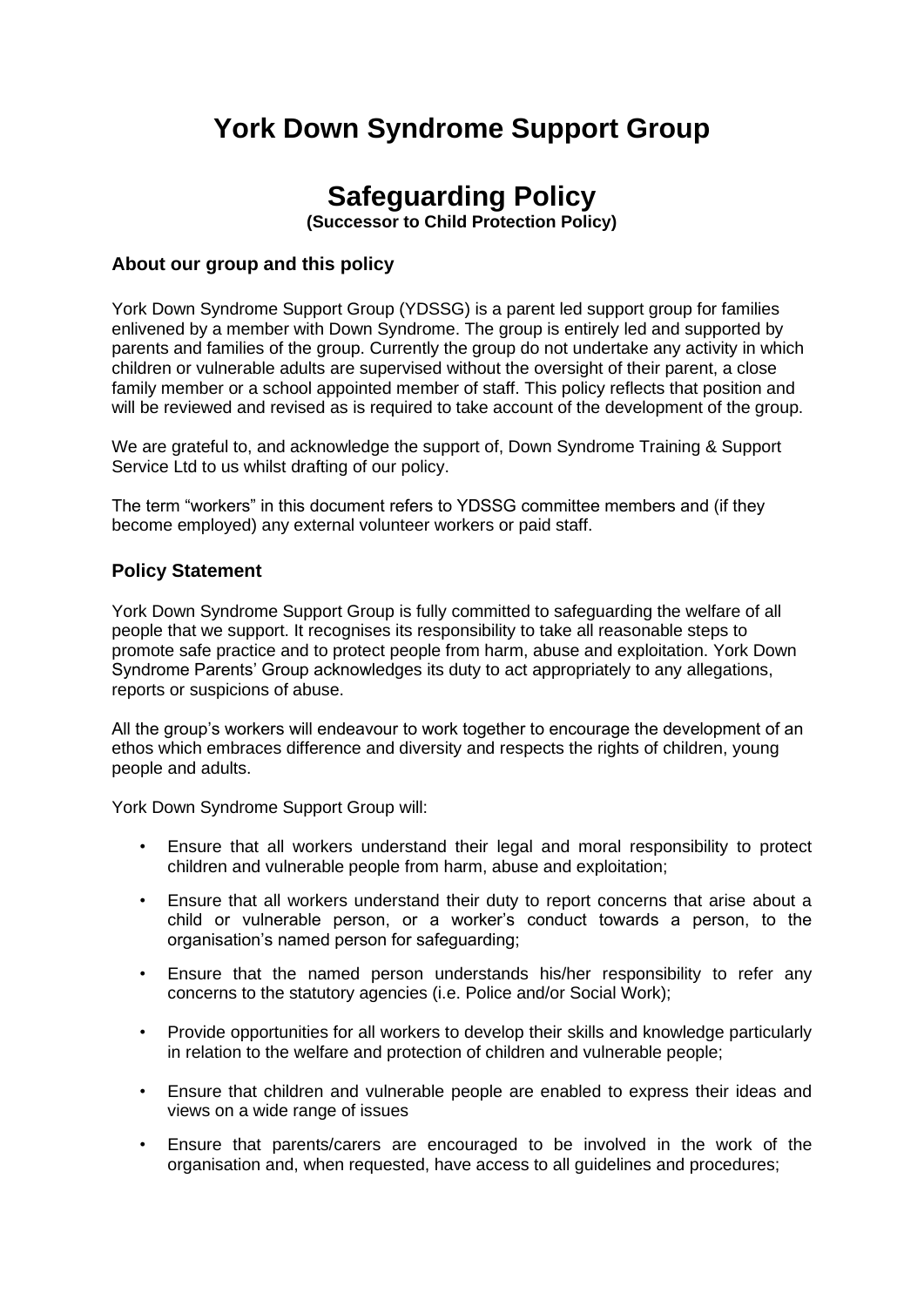• Endeavour to keep up-to-date with national developments relating to the welfare and protection of children and vulnerable people.

# **Safeguarding Procedures**

## **Section 1 – Introduction**

York Down Syndrome Support Group (YDSSG) aims to provide support, information, activities and training for families caring for children with Down syndrome and also the professionals who work with them. Currently at the events arranged to meet this provision children and persons who have down syndrome are always accompanied by their parents and/or family members, or by a designated carer.

These procedures aim to ensure the welfare and protection of any child and/or vulnerable person who attends any activity hosted by York Down Syndrome Support Group. Protecting children and vulnerable people is everybody's responsibility and therefore the aim here is to provide guidelines that will enable all workers to act appropriately to any concerns that arise in respect of a vulnerable person.

#### • **Section 2 – General procedures**

#### *Parental/Carer responsibility*

YDSSG will make clear to its members that parents or designated carers are responsible for the care of their family members at group events unless specified otherwise.

#### • *External Visitors*

•

External visitors to the group are not to be left alone with unaccompanied children or vulnerable adults.

#### *Contracting third parties for the supply of services*

If YDSSG contract a third-party organisation to provide a service to its members, the YDSSG will ensure that the said organisation has appropriate safeguarding procedures and policies in place.

#### • *Recruitment and Selection of Staff*

If YDSSG employ a member of staff or an external volunteer who is likely to be in contact with children or vulnerable person without the oversight of a parent or designated carer, the individual must agree to a DBS check being obtained prior to their recruitment. This will be made clear on any application form for employment. It will also be stated as part of any interview process and will be a condition before any offer of employment or volunteering can be confirmed.

The YDSSG will seek references for such staff and will not allow a member of staff to start working with children or young people until it has received assurance that the staff member is suitable to do so.

The YDSSG will ensure that all staff are properly trained in issues around Safeguarding.

If the YDSSG dismiss a worker because of misconduct with children or a vulnerable person, they will refer the person for inclusion on DBS Barred persons list.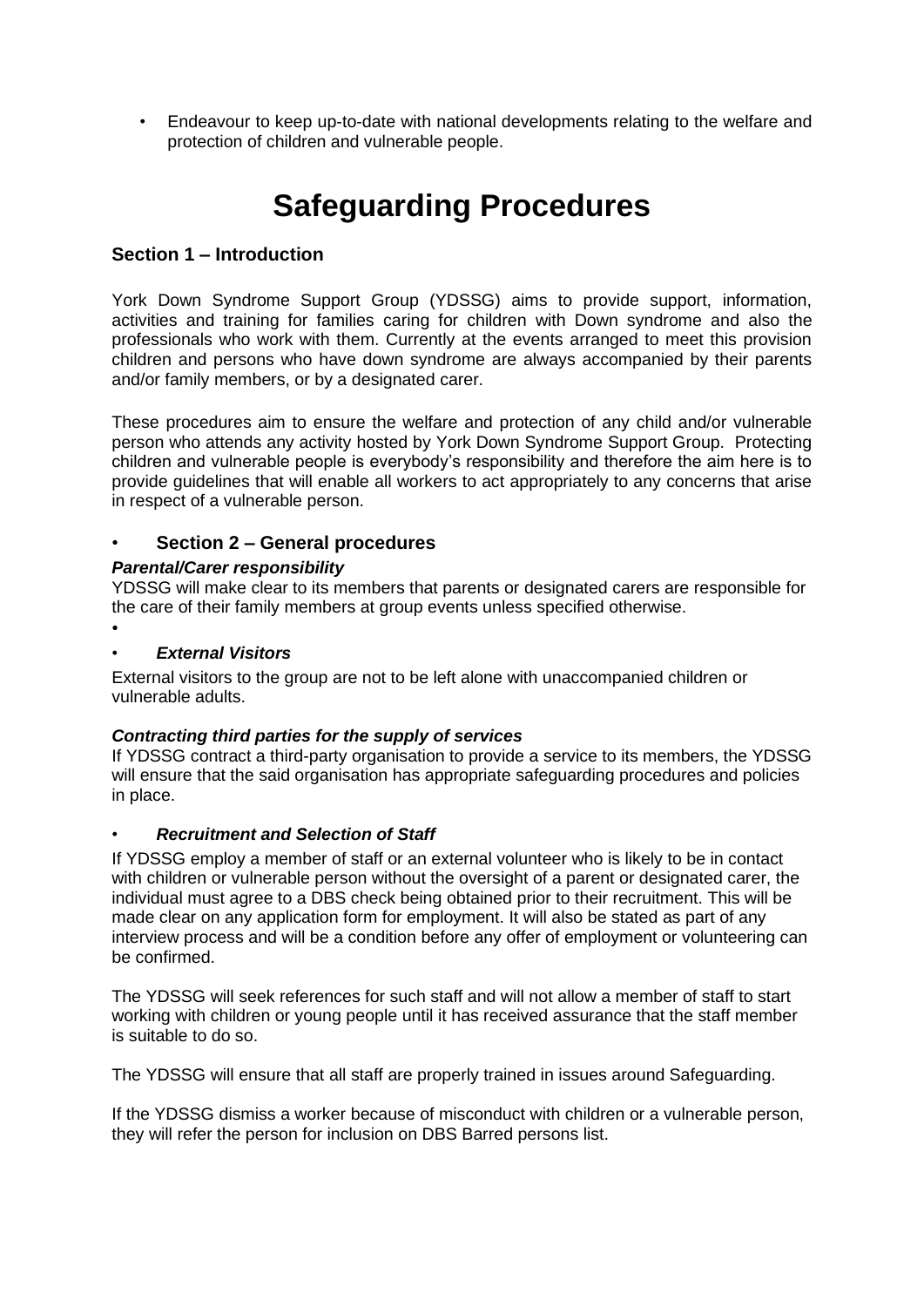#### *Code of Conduct*

The YDSSG will ensure that the following code of conduct for workers with vulnerable people is followed at all times.

The code is designed to minimise situations where abuse may occur by stipulating that:

- workers avoid situations where they are alone and unobserved with individual vulnerable people;
- all activity, as far as possible, is publicly observed or conducted in a group setting;
- inappropriate touching of any form is never permitted;
- the use of inappropriate language never goes unchallenged;
- appropriate action will be taken in all cases and instances of child or vulnerable person concerns
- Workers who "whistle blow" making bona fide complaints about colleagues' behaviour will not be punished, even if the concerns prove unfounded

#### *DBS checks*

DBS checks will take place at the start of a member of staff's employment, paid or voluntary, and prior to any unsupervised contact with vulnerable people.

DBS checks will be renewed every three years for voluntary staff and every six years for paid members of staff.

If any issues or queries are raised YDSSG have the right to request a new DBS check at any time on any member of staff.

#### *Risk assessments*

Prior to undertaking a group led or hosted activity, the worker leading the activity will undertake (or ensure that) a risk assessment is in place and has been appropriately disseminated.

#### *Photography/Video or audio recordings*

As a group, YDSSG will not publicise to those outside the group, a photograph or recording of group members unless they have obtained parental assent or member consent.

#### **Section 3 - Recognising the Signs and Symptoms of Abuse**

#### • **Different types of Abuse**

YDSSG recognises that it has a duty to act on reports or suspicions of abuse. It also acknowledges that taking action in cases of abuse is never easy. However we believe that the safety of the person should override any doubts or hesitations.

As defined by the Care act abuse refers to Ten different types of abuse: [Physical abuse,](https://www.scie.org.uk/safeguarding/adults/introduction/types-and-indicators-of-abuse) [Domestic violence or abuse, Sexual abuse, Psychological or emotional abuse, Financial or](https://www.scie.org.uk/safeguarding/adults/introduction/types-and-indicators-of-abuse)  [material abuse, Modern slavery, Discriminatory abuse, Organisational or institutional abuse,](https://www.scie.org.uk/safeguarding/adults/introduction/types-and-indicators-of-abuse) [Neglect or acts of omission](https://www.scie.org.uk/safeguarding/adults/introduction/types-and-indicators-of-abuse) and [Self-neglect.](https://www.scie.org.uk/safeguarding/adults/introduction/types-and-indicators-of-abuse) Appendix 1 Lists these definitions in more detail. All staff need to familiarise themselves with these definitions.

YDSSG will establish an **Incident log** where the safeguarding officer will record any reported incidents or breach of Safeguarding policies and procedures. This will be kept in a secure place and its contents will be confidential to the Safeguarding officer and the Chair of YDSSG.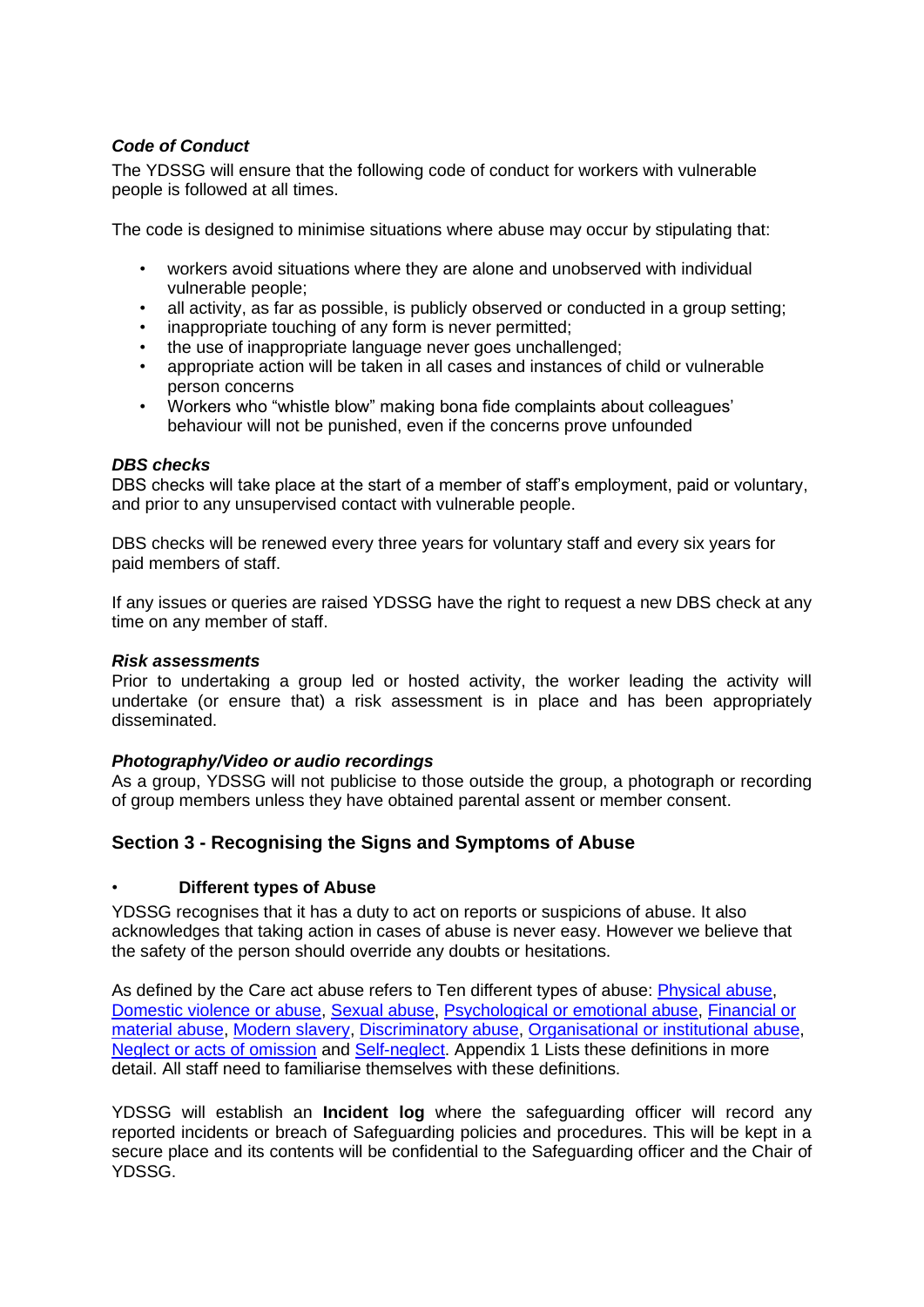YDSSG will require that all workers and staff members whether paid or unpaid, have undertaken training (such as "Safeguarding Matters" e learning provided Disability Matters <https://www.disabilitymatters.org.uk/> or that provided by City of York Council on their MyLO learning site [https://york.learningpool.com/login/index.php\)](https://york.learningpool.com/login/index.php) to gain a basic awareness and understanding of safeguarding.

A child or vulnerable person's safety can come to light by, for example:

- a person alleges that abuse has taken place or that they feel unsafe;
- a third party or anonymous allegation is received:
- a person's appearance, behaviour, play, drawing or statements cause suspicion of abuse and/or neglect;
- a person reports an incident(s) of alleged abuse which occurred some time ago;
- a report is made regarding the serious misconduct of a worker towards a child or vulnerable person.

## **Section 4 - A Named Person(s) for Safeguarding**

YDSSG has an appointed an individual who is responsible for dealing with any safeguarding concerns. In their absence, a deputy will always be available for workers to consult with. The named persons for Safeguarding within the York Down Syndrome Support Group:

| Named Person for Child Protection: | Laura Swales |
|------------------------------------|--------------|
| Mobile number:                     | 07739845612  |
| Home contact no:                   | 01904 768560 |

| Deputy                  |              |
|-------------------------|--------------|
| Name of contact person: | Liz Allen    |
| Mobile number:          | 07748645804  |
| Home contact no:        | 01904 658255 |

The role and responsibilities of the named person(s) are:

- To ensure that all workers are aware of what they should do and who they should go to if they are concerned that a person maybe subject to abuse or neglect.
- Ensure that any concerns about a person are acted on, clearly recorded, referred on where necessary and, followed up to ensure the issues are addressed.
- The Named Person(s) will record any reported incidents in relation to a person or breach of safeguarding policies and procedures. This will be kept in a secure place and its contents will be confidential.

## **Section 5 - Stages to Follow if you are Worried about a vulnerable person**

YDSSG recognises that it has a duty to act on reports or suspicions of abuse. It also acknowledges that taking action in cases of abuse is never easy. However the YDSSG believes that the safety of the person should override any doubts or hesitations. When worrying changes are observed in a person's behaviour, physical condition or appearance workers will: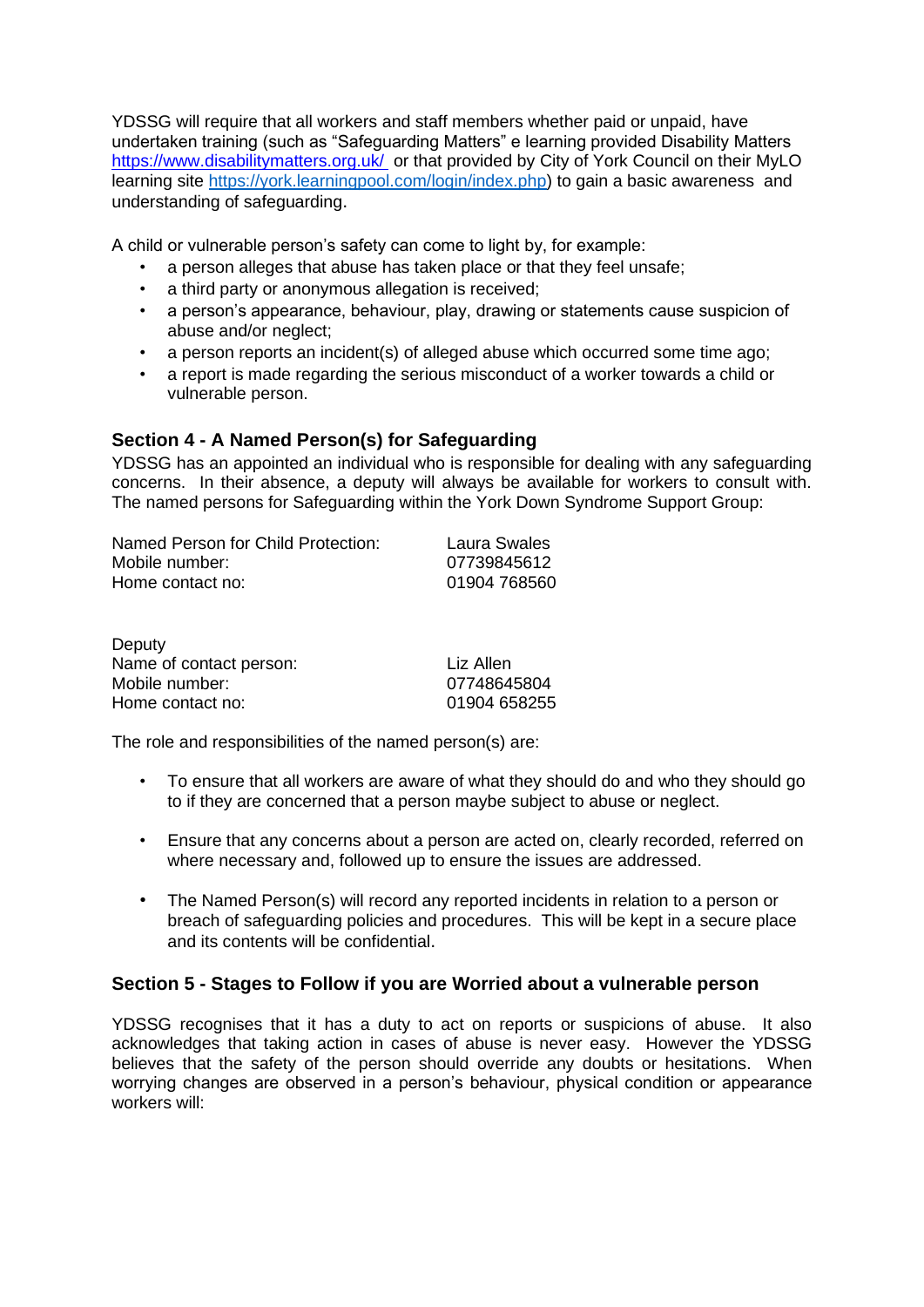## **Stage 1**

- > Initially talk to the person about what you are observing. It is okay to ask questions, for example: "I've noticed that you don't appear yourself today, is everything okay? But never use leading questions
- > Listen carefully to what the person has to say and take it seriously;
- > Never investigate or take sole responsibility for a situation where a person makes a disclosure;
- > Always explain to the person that any information they have given will have to be shared with others;
- > Notify the organisation's Named Person for Safeguarding.
- > Record what was said as soon as possible after any disclosure; The person who receives the allegation or has the concern should complete the pro-forma and ensure it is signed and dated.
- > Respect confidentiality and file documents securely;

## **Stage 2**

- The Named person(s) will take immediate action if there is a suspicion that a child or vulnerable adult has been abused or likely to be abused. In this situation the Named Person will contact the police and/or Social Care. If a referral is made direct to Children's or Adult Social Care this must be followed up in writing within 24 hours.
- The named person can also seek advice and clarity about a situation that is beginning to raise concern through the NSPCC National Child Protection Helpline on 0800 8800 5000

A flowchart outlining these stages is included, see appendix 2

#### **If you have reason to believe that a child or vulnerable person is at immediate risk of harm, contact the police on 999**

The NSPCC Child Protection Helpline is a free 24-hour service that provides counselling, information and advice to anyone concerned about a child at risk of abuse. Telephone: 080 8800 5000 - Email: [help@nspcc.org.uk](mailto:help@nspcc.org.uk)

#### **City of York**

#### **Local Authority Contacts**

**Adults:** Contact **adult** social care 01904 555111 (office hours) or fax 01904 554055. Hearing impaired customers can use the text facility 07534 437804. Out of hours, 01609 780780. Online links and form to report concerns are available at: [https://www.safeguardingadultsyork.org.uk/what-is-safeguarding/how-to-raise-a-safeguarding](https://www.safeguardingadultsyork.org.uk/what-is-safeguarding/how-to-raise-a-safeguarding-concern/)[concern/](https://www.safeguardingadultsyork.org.uk/what-is-safeguarding/how-to-raise-a-safeguarding-concern/)

**Children:** Contact the Multi-Agency Safeguarding Hub (MASH) in York on **01904 551900** and select option 3 or email **[MASH@york.gov.uk](mailto:childrensfrontdoor@york.gov.uk)**. Outside office hours, at weekends and on public holidays contact the emergency duty team on **01609 780780**.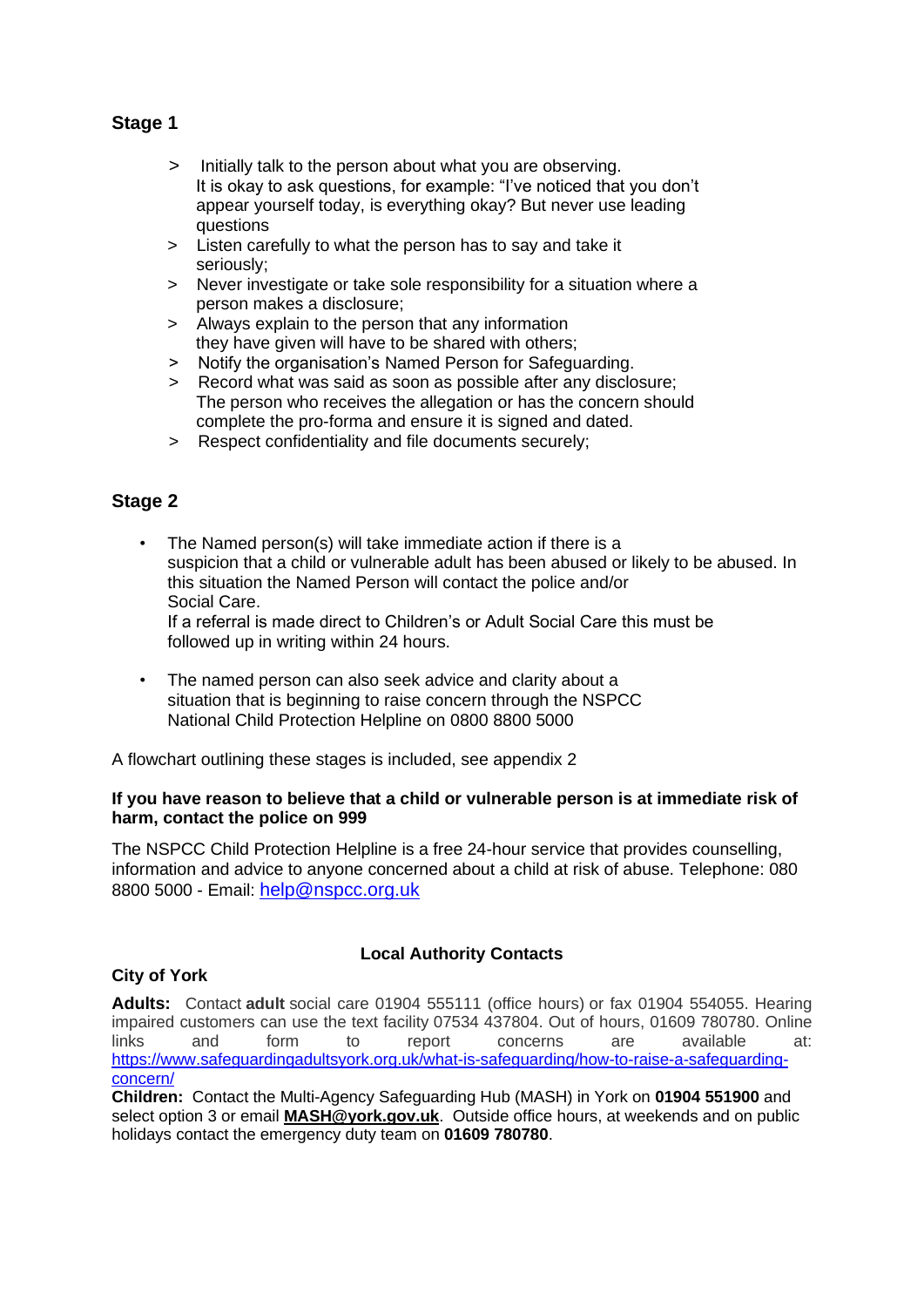If you would like to make an early help referral or access advice for a family, you can contact the MASH Early Help Team on **01904 551900** and select option 2 or email them at **[earlyhelp@york.gov.uk](mailto:earlyhelp@york.gov.uk)**

#### **North Yorkshire**

**Adults:** If you or the person you are concerned about is not in immediate danger, you should ring our customer services centre on 01609 780780. This includes outside of office hours. The Minicom number is **01609 779838**.

All staff and professionals working with adults should use the Raising a Safeguarding Concern Form which is available from: [https://www.northyorks.gov.uk/safeguarding](https://www.northyorks.gov.uk/safeguarding-vulnerable-adults)[vulnerable-adults](https://www.northyorks.gov.uk/safeguarding-vulnerable-adults)

**Children:** If you believe the situation is urgent but does not require the police, please call 01609 780780 to make a telephone contact.

Should your call be outside of business hours (Monday – Friday / 9am-5pm) please still call 01609 780780 to speak to the Emergency Duty Team.

A written referral using the universal referral form must be completed and submitted within 24 hours of your telephone call. You do not need to make a telephone contact prior to submitting a written referral should the situation not be urgent. To make a written referral, a universal referral form must be completed. This can be downloaded from

<https://www.safeguardingchildren.co.uk/about-us/worried-about-a-child/>You must ensure that all relevant information, including parental consent or clear reasons why this has not been obtained, is provided to ensure that the referral can be progressed as effectively as possible. You will receive acknowledgement of your contact being received. Should you not receive this please follow up to ensure your information has been received.

#### **East Riding of Yorkshire:**

**Adults:** Please call [01482 396940](tel:+441482396940) to make a phone report and see <http://www.ersab.org.uk/#report> for links to make an online or paper based report. **Children:** See<http://www.erscb.org.uk/how-to-report-concerns/> Office hours: 01482 395500 Out of Hours Contact Number -Emergency Duty Team 01482 393939

#### **Leeds**

**Adults:** Social Care: 0113 222 4401 Out of hours: 0113 378 0644 **Children**: Contact form available at [https://www.leedsscp.org.uk/Concerned-about-a](https://www.leedsscp.org.uk/Concerned-about-a-child)[child.](https://www.leedsscp.org.uk/Concerned-about-a-child) During office hours (9.00am – 5.00pm) call the Duty & Advice Team on 0113 376 0336 (option 2). Out of office hours (evenings, weekends and bank holidays) call the Children's Emergency Duty Team (EDT) on 0113 5350600

## **Section 5 – Managing Allegations made against a worker**

YDSSG will ensure that any allegations made against a group member or worker will be dealt with swiftly and in accordance with these procedures:

- The individual must ensure that that the child or vulnerable person is safe and away from the person whom the allegation is made.
- The named person for safeguarding should be informed immediately. In the case of an allegation involving the named person, alternative arrangements should be sought to ensure that the matter is dealt with by an independent person. (Note: this could be a committee member, director or anyone within the organisation that is in a senior position within the organisation and believed to be independent of the allegations being made).
- The named person should contact the local area children's or adult social care department for advice on how to proceed with the immediate situation. Outside of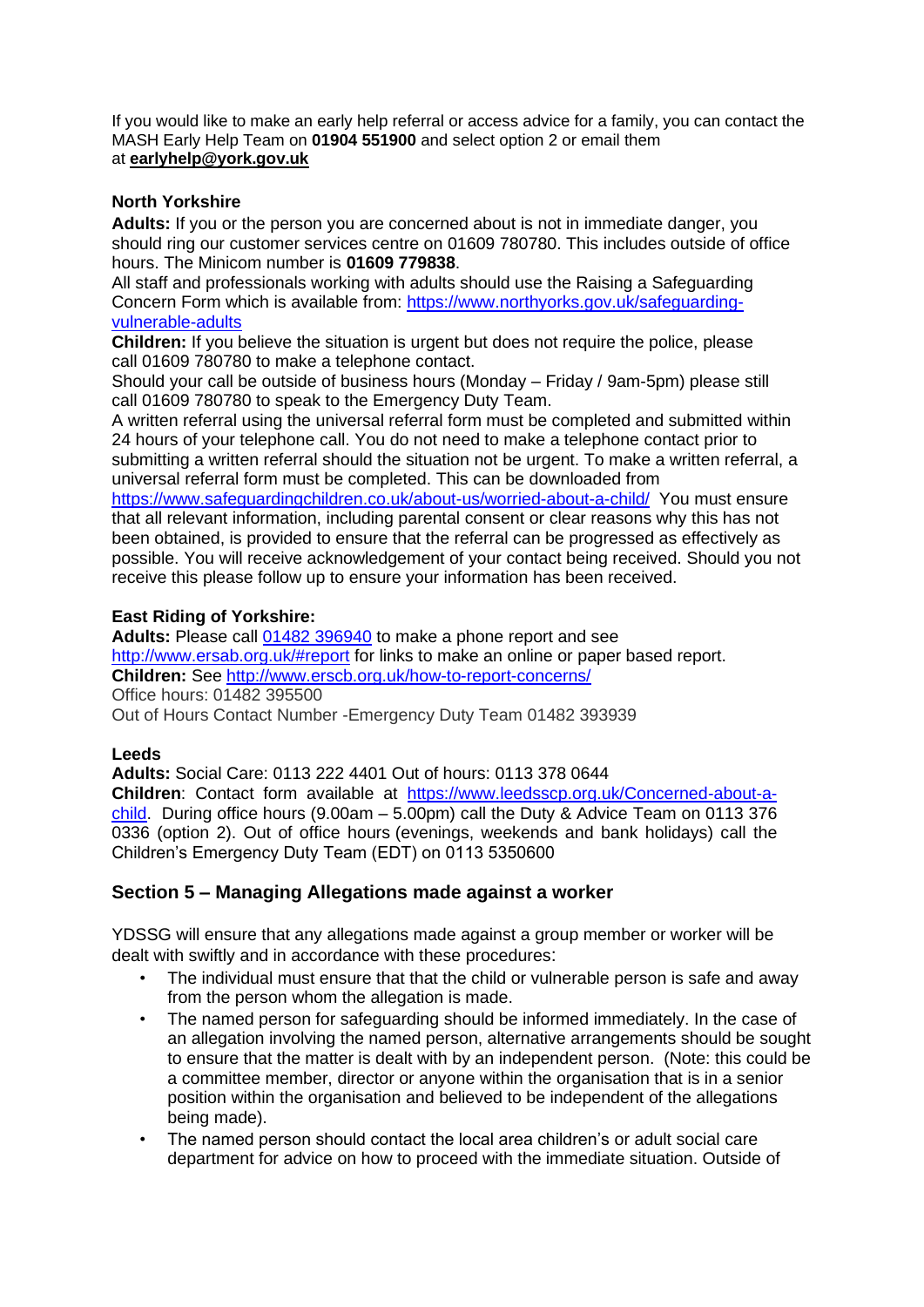working hours the Emergency Duty Team can give advice and/or in the event of an emergency situation arising, the police.

- The individual who first received/witnessed the concern should make a full written record of what was seen, heard and/or told as soon as possible after observing the incident/receiving the report. It is important that the report is an accurate description. The named person (if appropriate) can support the individual during this process but must not complete the report for the individual. This report must be made available on request from either the police and/or social services.
- Regardless of whether a police and/or social services investigation follows, YDSSG will ensure that an internal investigation takes place and consideration is given to the operation of disciplinary procedures. This may involve an immediate suspension and/or ultimate dismissal, or exclusion from the group dependent on the nature of the incident.
- Depending on the nature of the incident, if appropriate the named person will make a report to the Charity Commission.

#### **Section 6 - Recording and managing confidential information**

A form for recording concerns/allegations of abuse, harm and neglect is attached. The person who receives the allegation or has the concern should complete this form. See appendix 3.

York Down Syndrome Support Group is committed to managing such confidential information safely. It will be stored in a secure file and will only be shared should YDSSG consider the person to be at risk of harm or abuse

#### **Section 7 – Disseminating/Reviewing Policies and Procedures**

This policy will be made available to members via our website.

The policy is to be reviewed bi-annually in January of every other year by the named person or the deputy named person, or sooner should the group require it.

Any changes/amendments will be clarified and shared with workers and where significant changes they will be relayed to parents/carers via the newsletter or email.

L2 Allen

Dated  $24/01/21$  .............Signed... Position in YDSSG Committee member – Health Lead Name Liz Allen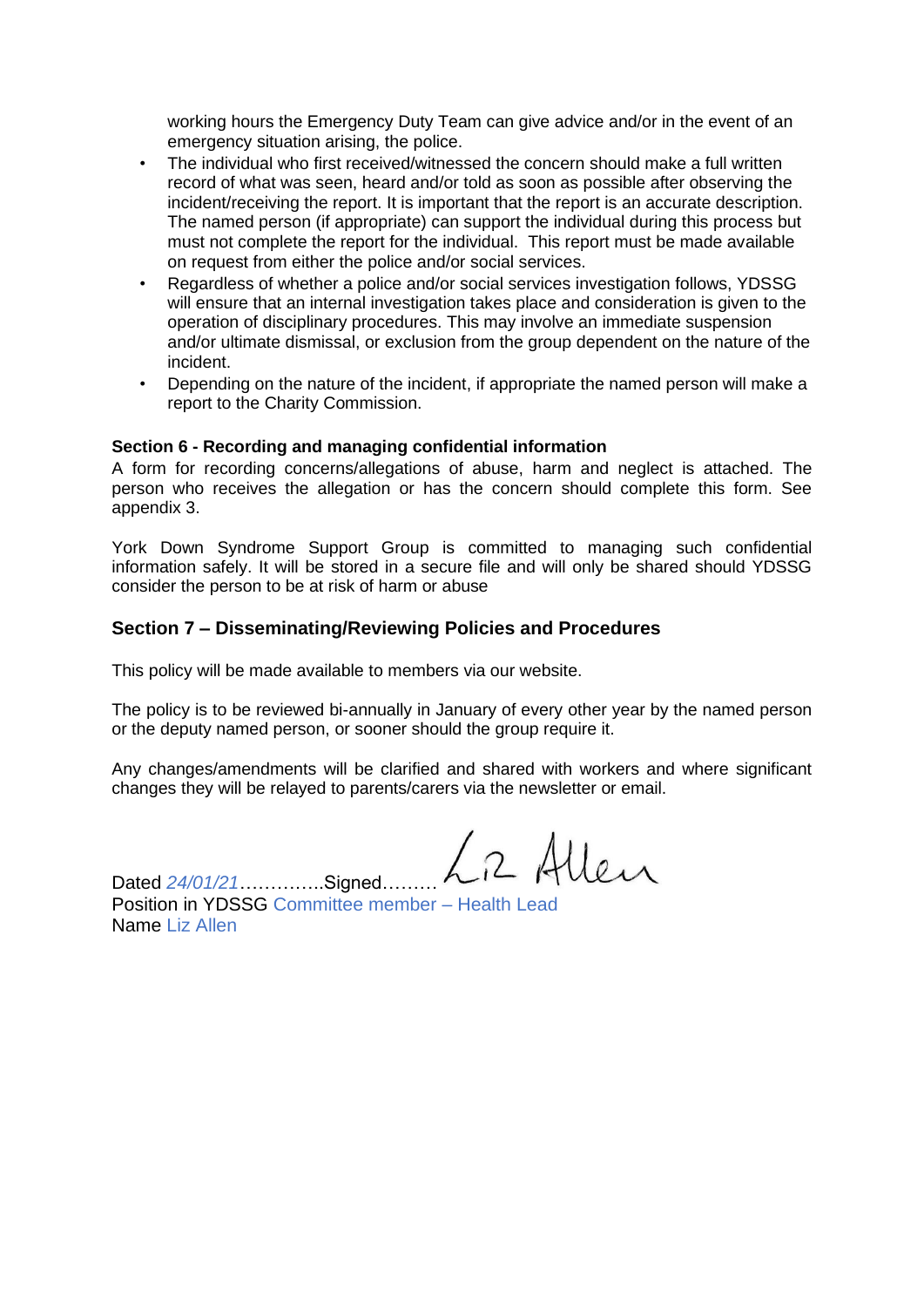# Version/amendment log:

| Version | Date     | Brief details of amendment                                                                                                                                                                                                                                                                                                                       |
|---------|----------|--------------------------------------------------------------------------------------------------------------------------------------------------------------------------------------------------------------------------------------------------------------------------------------------------------------------------------------------------|
| 2       | 11.05.18 | Updated name of group. Redrafted reference and<br>DBS check requirements for volunteers who do not<br>have responsibilities for care of children.                                                                                                                                                                                                |
| 3       | 23.01.21 | Policy re- titled and scope broadened to include<br>vulnerable people of all ages and to become a<br>Safeguarding Policy. Inclusion of DBS barred<br>persons list referral in the case of misconduct<br>dismissal.<br>Abuse definitions updated. Local authority contact<br>information updated<br>Charity Commission incident referral included |
|         |          |                                                                                                                                                                                                                                                                                                                                                  |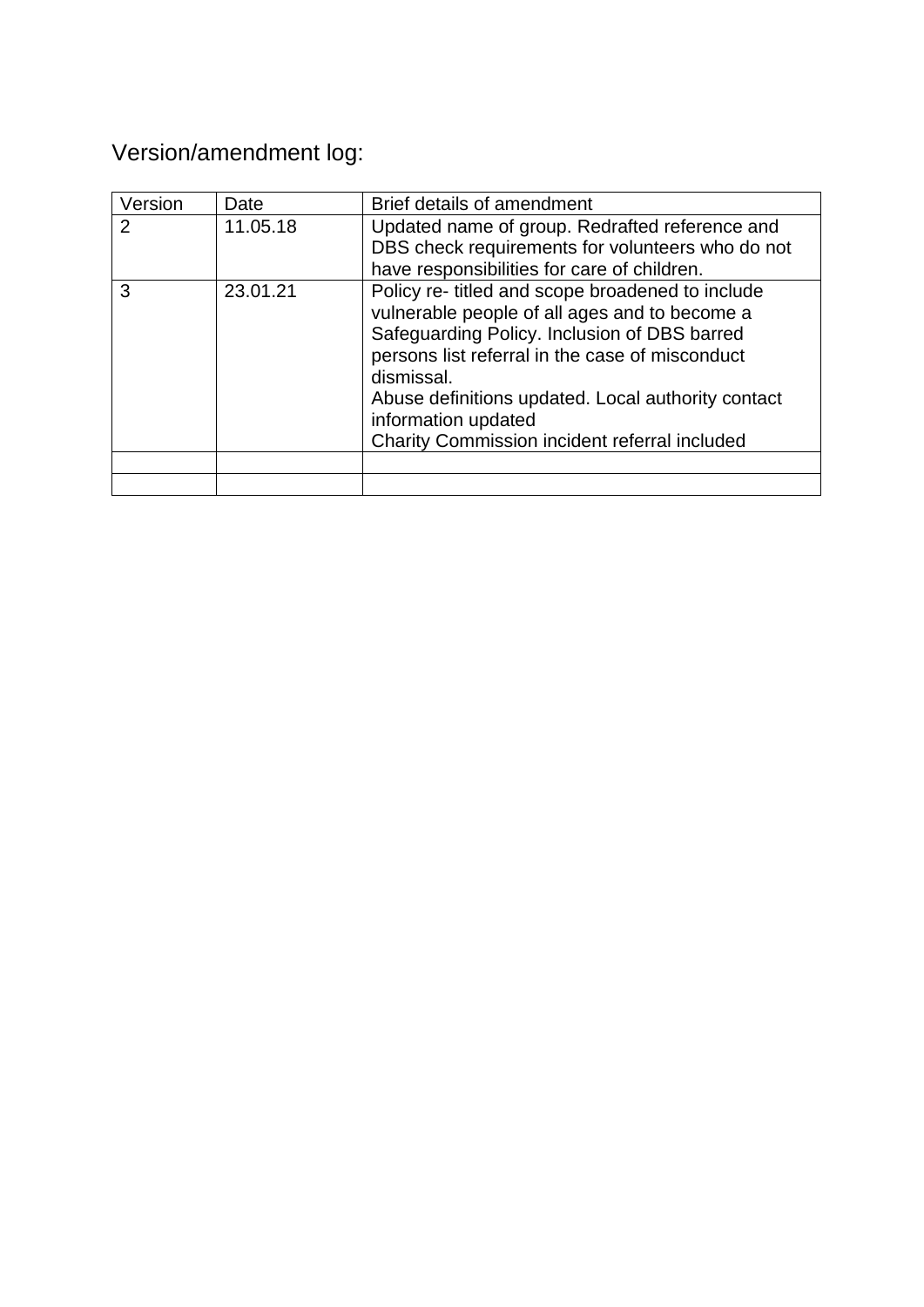## **Appendix 1**

The Care act paragraph 14.17 lists different types of abuse as follows:

## **Physical abuse including:**

- assault
- hitting
- slapping
- pushing
- misuse of medication
- restraint
- inappropriate physical sanctions

## **Domestic violence including:**

- psychological
- physical
- sexual
- financial
- emotional abuse
- so called 'honour' based violence

## **Sexual abuse including:**

- rape
- indecent exposure
- sexual harassment
- inappropriate looking or touching
- sexual teasing or innuendo
- sexual photography
- subjection to pornography or witnessing sexual acts
- indecent exposure
- sexual assault
- sexual acts to which the adult has not consented or was pressured into consenting

## **Psychological abuse including:**

- emotional abuse
- threats of harm or abandonment
- deprivation of contact
- humiliation
- blaming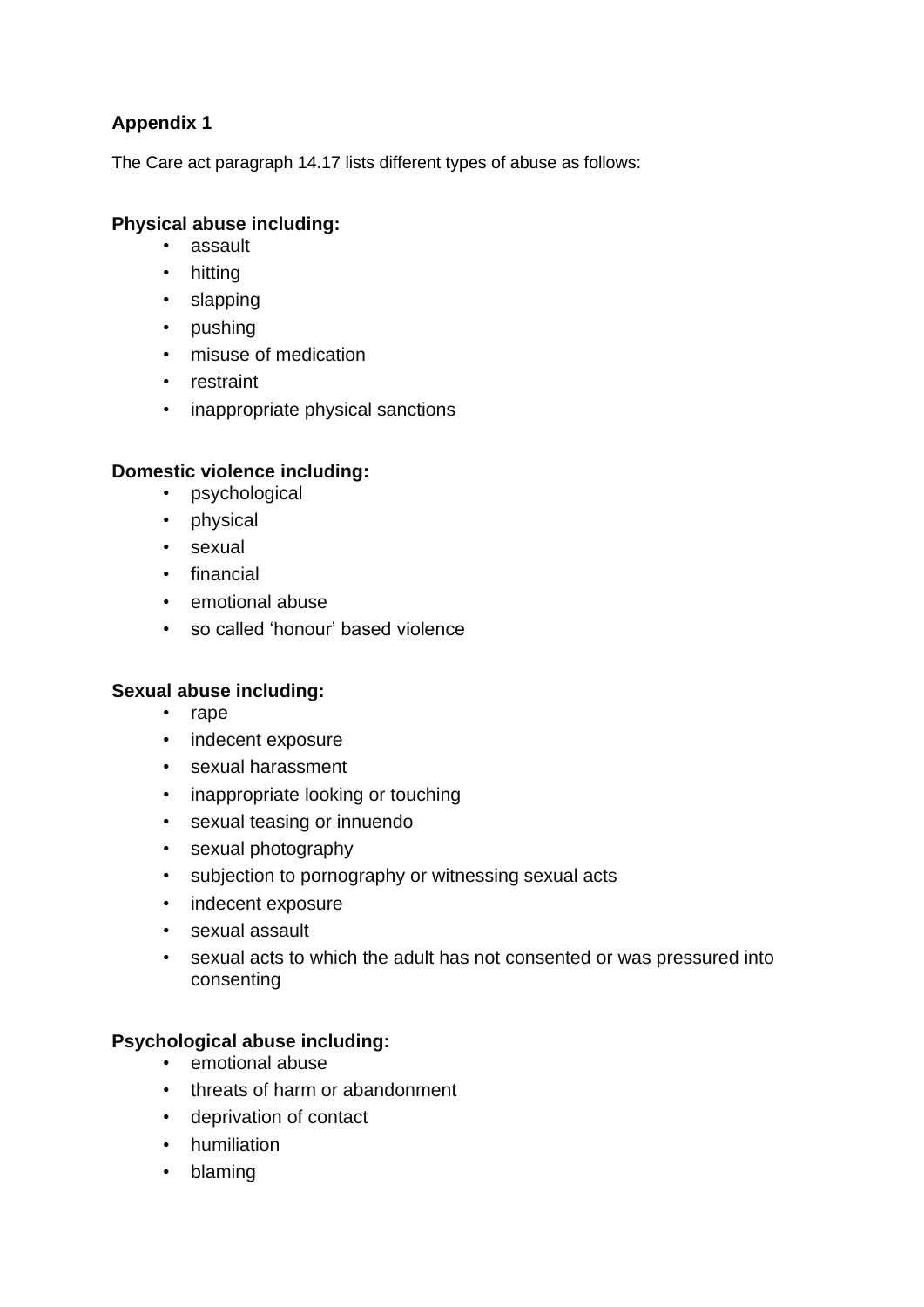- controlling
- intimidation
- coercion
- harassment
- verbal abuse
- cyber bullying
- isolation
- unreasonable and unjustified withdrawal of services or supportive networks

## **Financial or material abuse including:**

- theft
- fraud
- internet scamming
- coercion in relation to an adult's financial affairs or arrangements, including in connection with wills, property, inheritance or financial transactions
- the misuse or misappropriation of property, possessions or benefits

## **Modern slavery encompasses:**

- slavery
- human trafficking
- forced labour and domestic servitude.
- traffickers and slave masters using whatever means they have at their disposal to coerce, deceive and force individuals into a life of abuse, servitude and inhumane treatment

## **Discriminatory abuse including forms of:**

- harassment
- slurs or similar treatment:
	- because of race
	- gender and gender identity
	- age
	- disability
	- sexual orientation
	- religion

## **Organisational abuse**

Including neglect and poor care practice within an institution or specific care setting such as a hospital or care home, for example, or in relation to care provided in one's own home. This may range from one off incidents to on-going ill-treatment. It can be through neglect or poor professional practice as a result of the structure, policies, processes and practices within an organisation.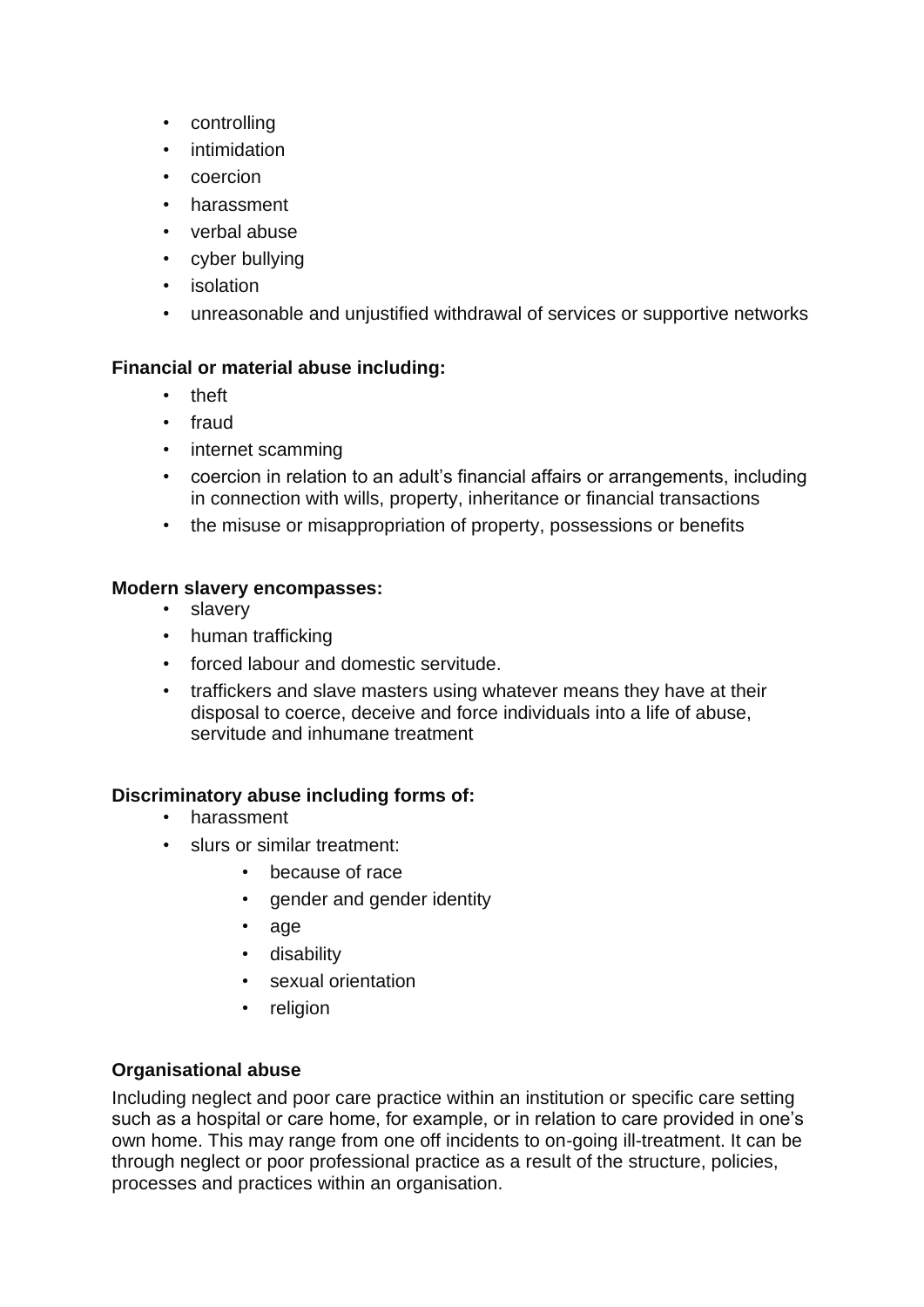## **Neglect and acts of omission including:**

- ignoring medical
- emotional or physical care needs
- failure to provide access to appropriate health, care and support or educational services
- the withholding of the necessities of life, such as medication, adequate nutrition and heating

## **Self-neglect**

This covers a wide range of behaviour neglecting to care for one's personal hygiene, health or surroundings and includes behaviour such as hoarding. It should be noted that self-neglect may not prompt a section 42 enquiry. An assessment should be made on a case by case basis. A decision on whether a response is required under safeguarding will depend on the adult's ability to protect themselves by controlling their own behaviour. There may come a point when they are no longer able to do this, without external support.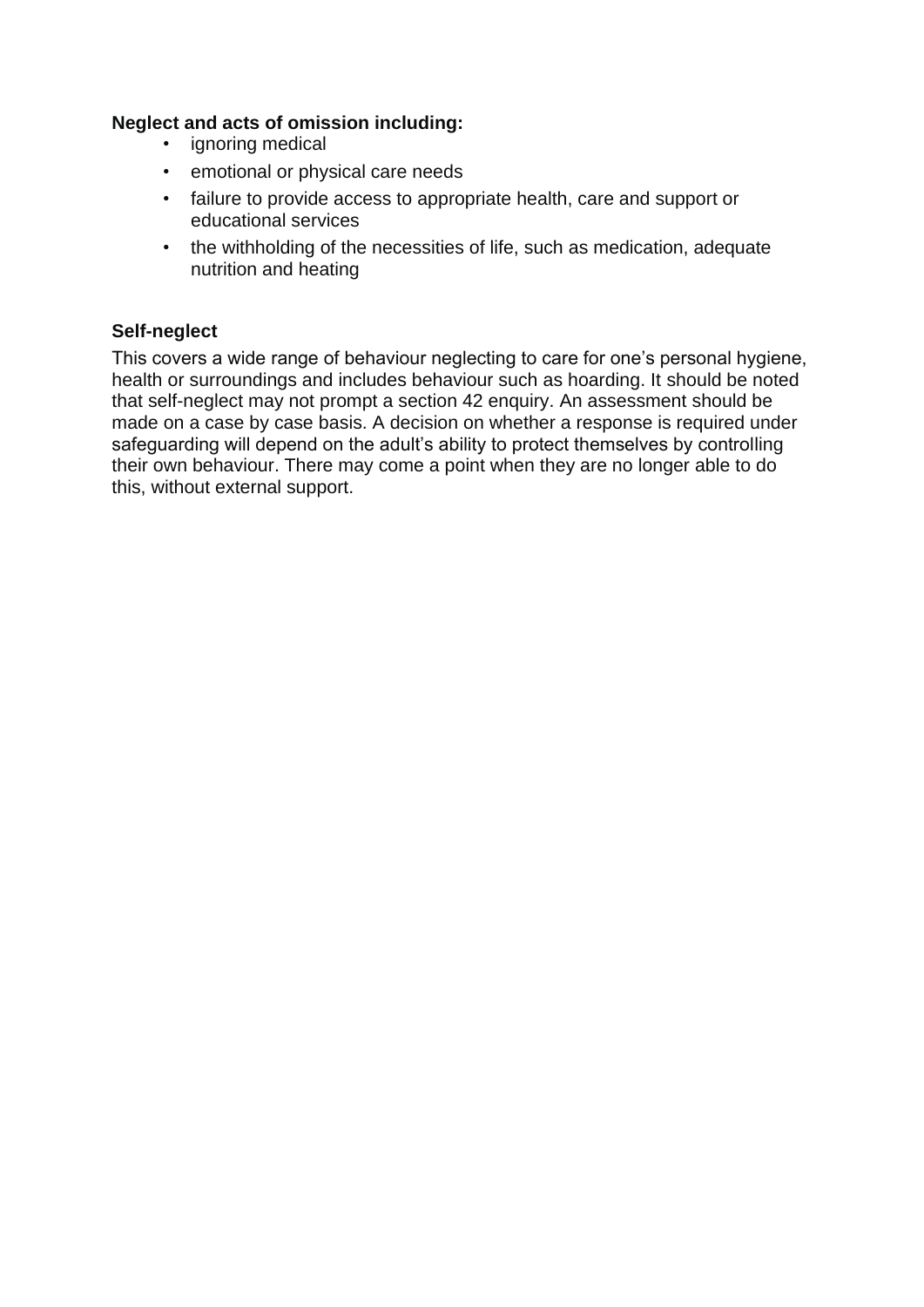#### **Appendix 2 - Flow chart**

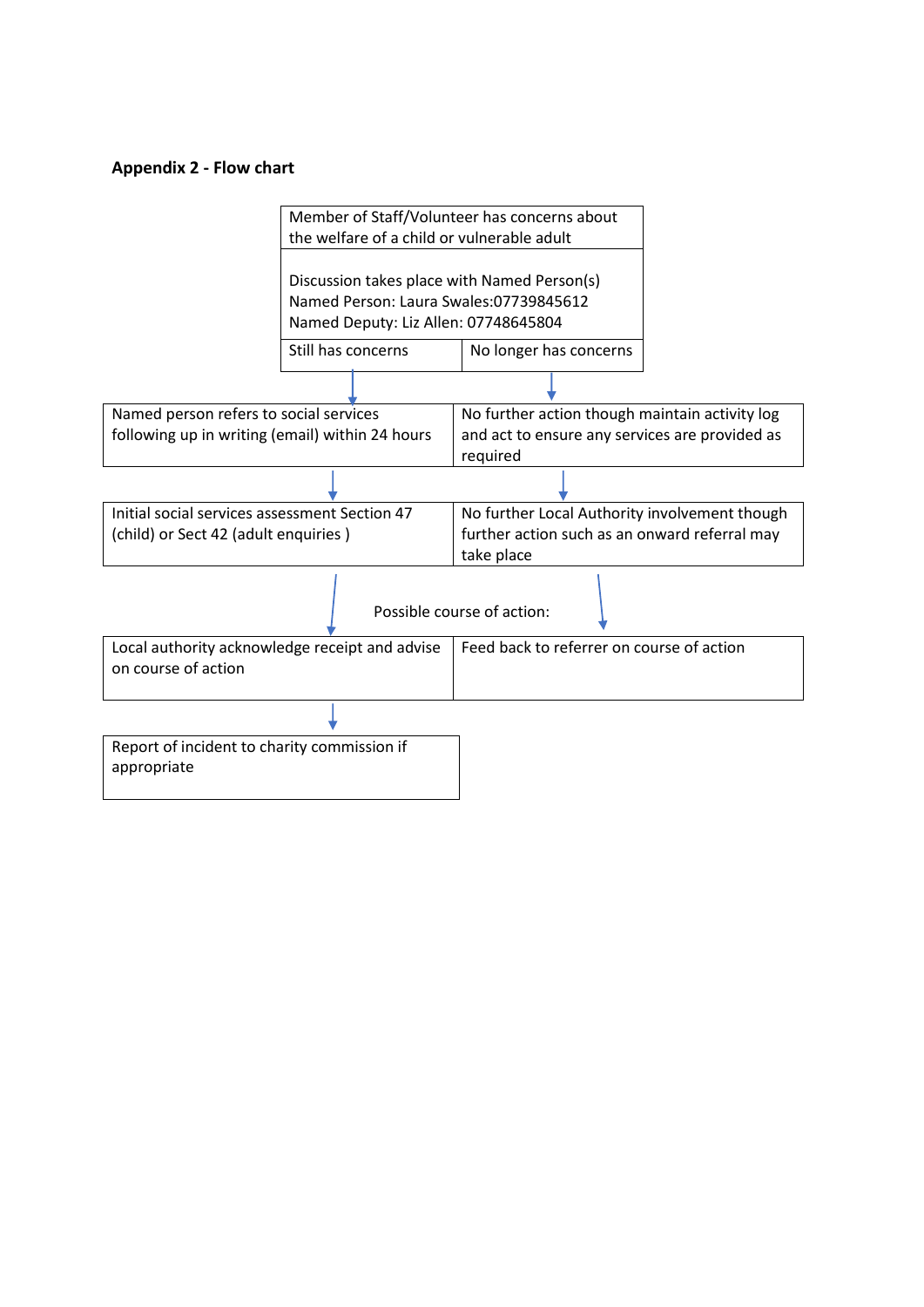## **Appendix 3**

## • **Pro forma for recording child protection concerns**

Recording is a valuable tool in child protection; any concerns for the welfare of a child or young person should be recorded on the recording pro-forma.

The purpose for these recordings are to accurately register and pass on information to other professionals in order that informed decisions can be made and that should patterns emerge they do not go unnoticed. Every worker who has cause for concern / suspicion of harm or who directly takes a disclosure must make a recording. Recordings will also be made by the manager of any action taken.

## **CONFIDENTIAL**

This pro-forma must be completed by any worker who receives an allegation/disclosure of abuse from a child/young person or who has concerns about a child/young person. Fill in the information given to you or write down your concerns. Do not try to ascertain further details, or ask investigating questions. If you do not know then leave the section blank.

## **Details of the person:**

|                | Date of Birth |
|----------------|---------------|
|                |               |
|                |               |
| <b>Address</b> |               |

## **Name & address of other significant adults:**

| Name | Relationship | Address | Date of<br>Birth |
|------|--------------|---------|------------------|
|      |              |         |                  |
|      |              |         |                  |
|      |              |         |                  |
|      |              |         |                  |

## **If child details of siblings:**

| Name | Address | Date of Birth/or age |
|------|---------|----------------------|
|      |         |                      |
|      |         |                      |